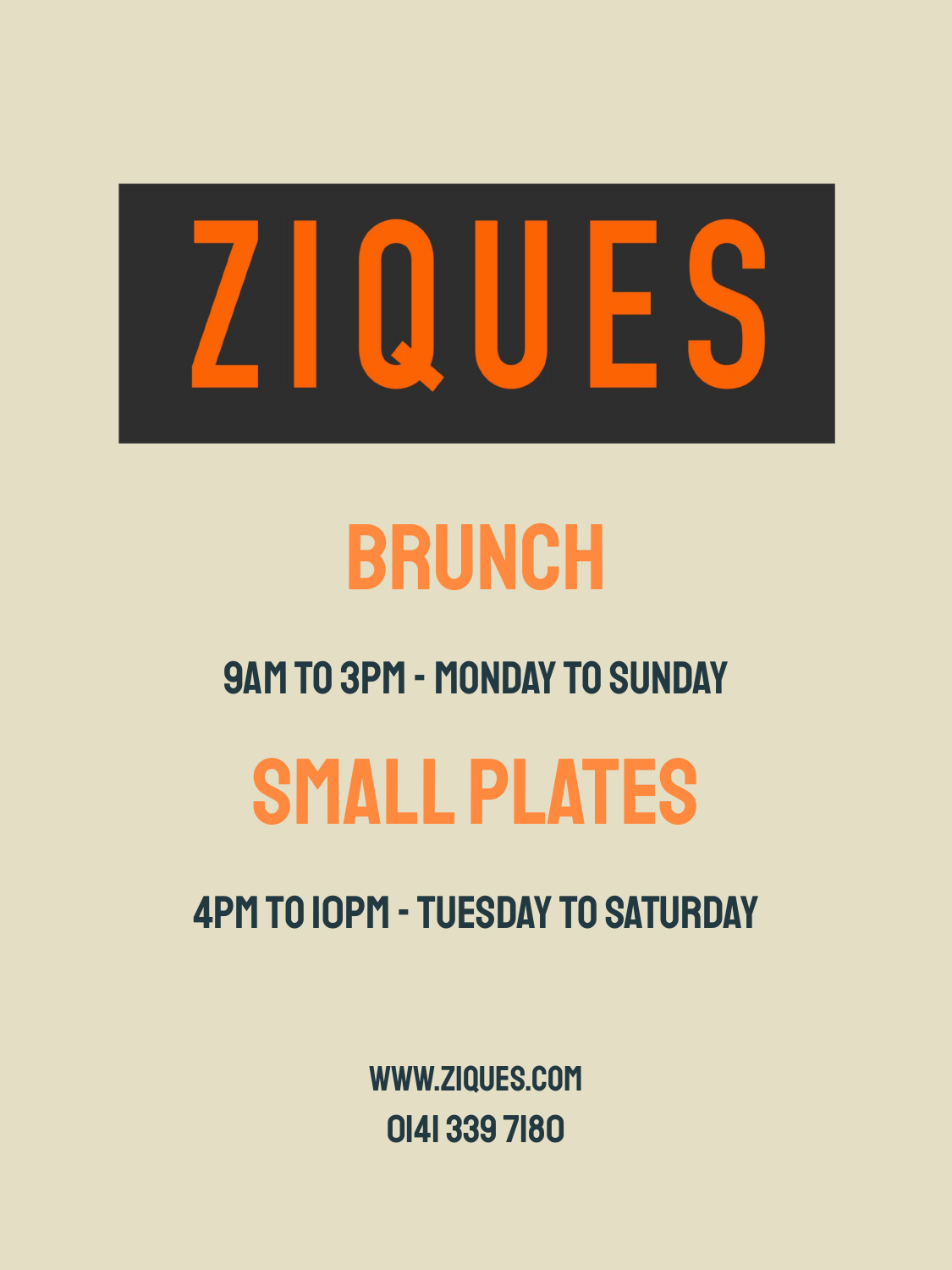

Please let a member of staff know if you have any allergies or dietary requirements.

**a discretionary service charge of 10% will be added to tables of 6 and over**

**www.ziques.com @ziquesglasgow**

### breakfast MENU

9am - 3pm Monday to sunday

fruit scone, butter, strawberry jam **3.5**

portuguese custard tart **3.5**

katy rodgers yoghurt,scottish berries, granola, honey **4.5** *(vegan option available)*

**full breakfast** - bacon, black pudding, sausage, poached eggs, roast tomato, mushrooms, beans & toast **12 veggie breakfast** - grilled halloumi, poached eggs, mushrooms, roast tomato, spinach, beans & toast **11 vegan breakfast** - avocado, veggie haggis, mushrooms, roast tomato, spinach, beans, & toast **11**

ziques hot smoked salmon, scrambled eggs, roast tomato, mixed leaves & toast **11** patatas bravas, fried eggs, aioli, toast **10** add sobrasada **2** sobrasada, avocado, toast **7.50** smashed avocado, toast, chilli oil **6.50** shakshuka, baked eggs, smoked yogurt, sweet harissa, toast **11** seared sirloin steak, fried eggs, patatas bravas, chimichurri, toast **15 benedict** - bacon, poached eggs, hollandaise, toast **9.50 florentine** - spinach, poached eggs, hollandaise, toast **8.50 royale** - hot smoked salmon, poached eggs, hollandaise, toast **10 jose** - sobrasada, poached eggs, hollandaise, toast **9.50 black -** stornoway black pudding, poached eggs, hollandaise, toast **9.50 rabbie -** veggie haggis, poached eggs, hollandaise, toast **9.50**

### bread and pastries MADE IN Bakery By Zique.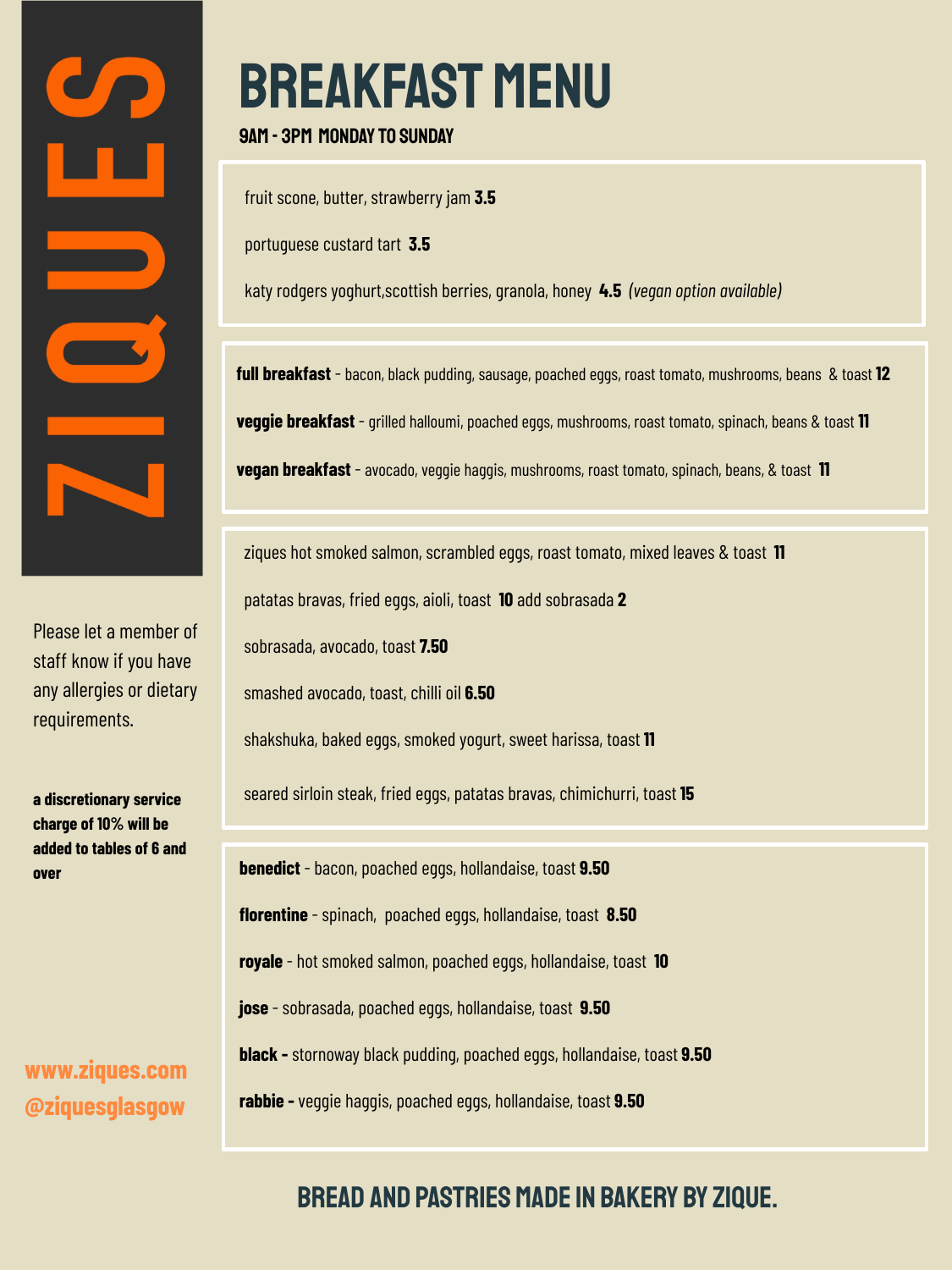

### Lunch menu mon - Sun 12pm - 3pm

soup of the day with bread **5.5**

mackerel & beetroot pate, rocket, sourdough **8.5**

halloumi salad, orange, pistachio, pickled red onion, rocket **8.5**

B.L.T - smoked streaky bacon, mixed leaves, tomato, pickled red onion **8.5**

H.L.T - halloumi, mixed leaves, tomato, pickled red onion **8.5**

sirloin steak, smoked cheddar hollandaise, tomato & onion chutney, poached egg, toast **12.5**

avocado & tomato open sandwich, rocket, dukkah, tarragon oil **8.5**

chips, parmesan, chilli, spring onion **5**

**Please let a member of staff know if you have any allergies or dietary requirements.**

**a discretionary service charge of 10% will be added to tables of 6 and over**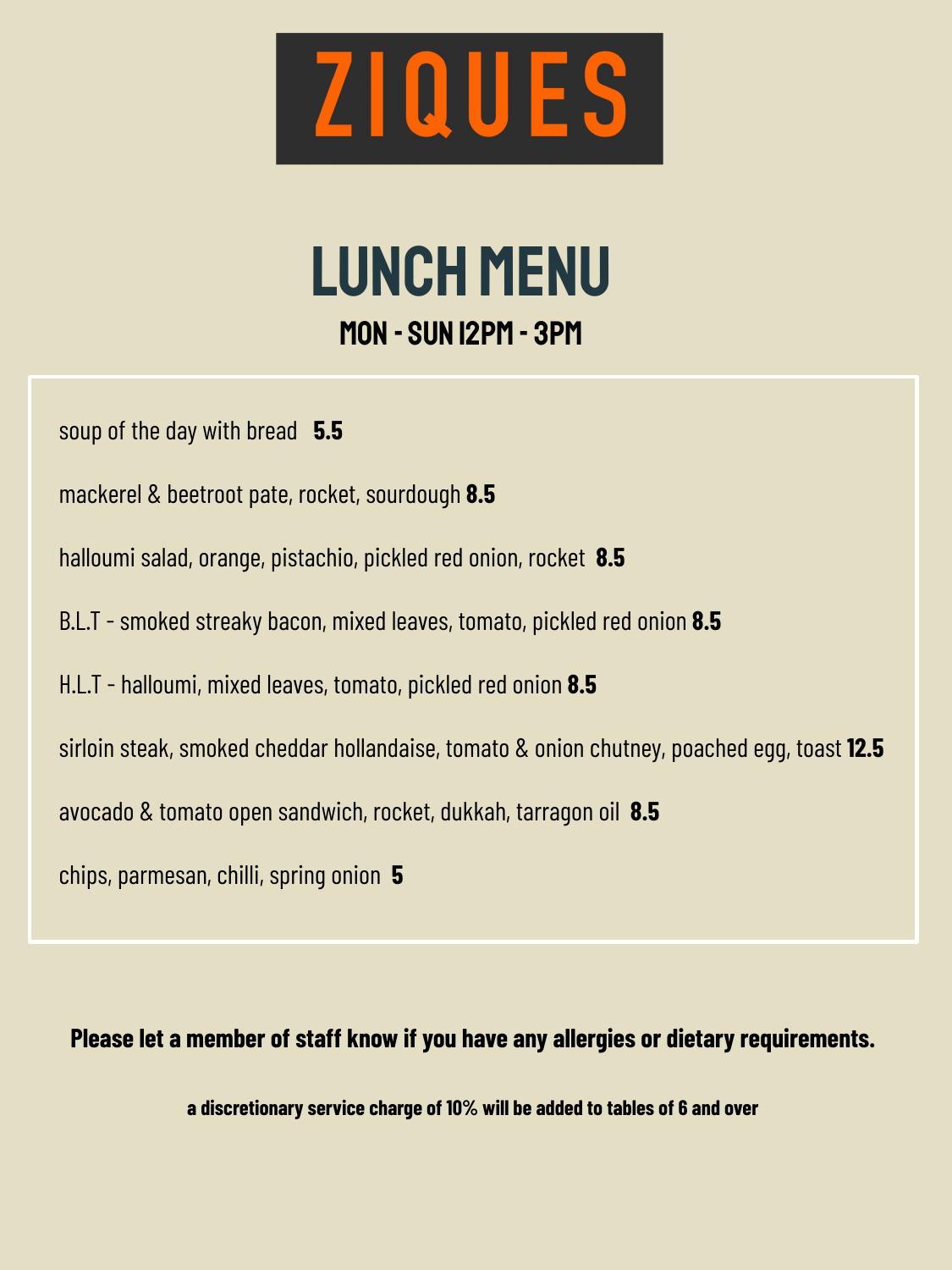

Please let a member of staff know if you have any allergies or dietary requirements.

## VEGAN SMALL PLATES

olives **3.5**

salted pistachios **3.5**

patatas bravas **4**

chips, chilli, spring onion **4**

warm sourdough, balsamic, extra virgin olive oil **3.5**

cauliflower, almonds, tomato & caper **8**

rocket, pickled red onion, orange & pistachio **6**

ratatouille, sumac yoghurt, gremolata **7**

**www.ziques.com @ziquesglasgow**

bread and pastries MADE IN Bakery By Zique. HERBS FROM OUR TERRACE GARDEN.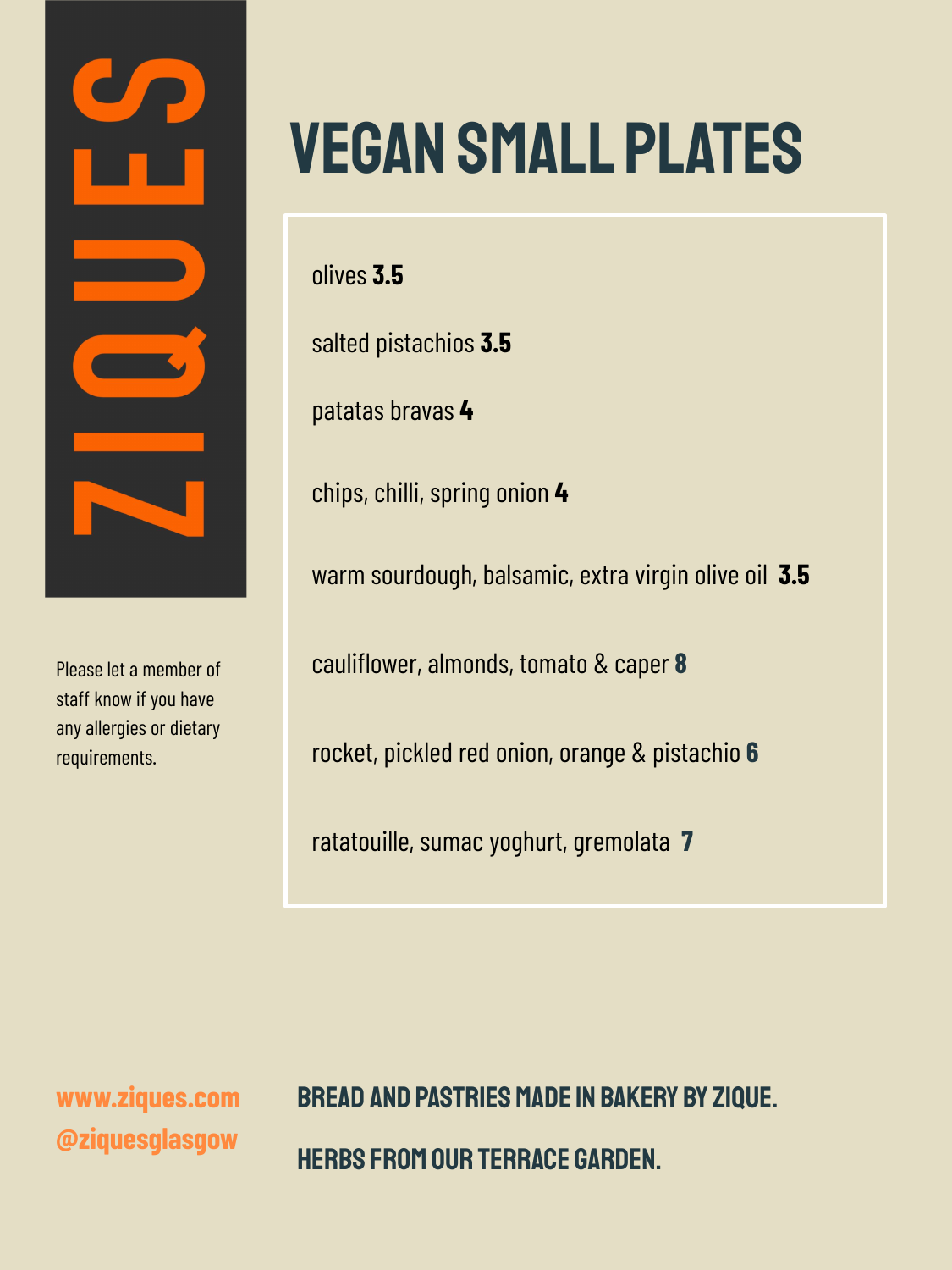

# **SWEETS**

meringue, fresh berries, mascarpone **6** chocolate fondant, vanilla ice cream **7** coffee & caramel semifreddo, hazelnuts & blackberries **6** aged comte, pear & chilli chutney, sourdough **7**

Please let a member of staff know if you have any allergies or dietary requirements.

### Sweet drinks

pedro ximenez **8** manzanilla, fino sherry **7** monbazillac, dessert wine **7.5** limoncello **5**

**www.ziques.com @ziquesglasgow**

### bread and pastries MADE IN Bakery By Zique.

HERBS FROM OUR TERRACE GARDEN.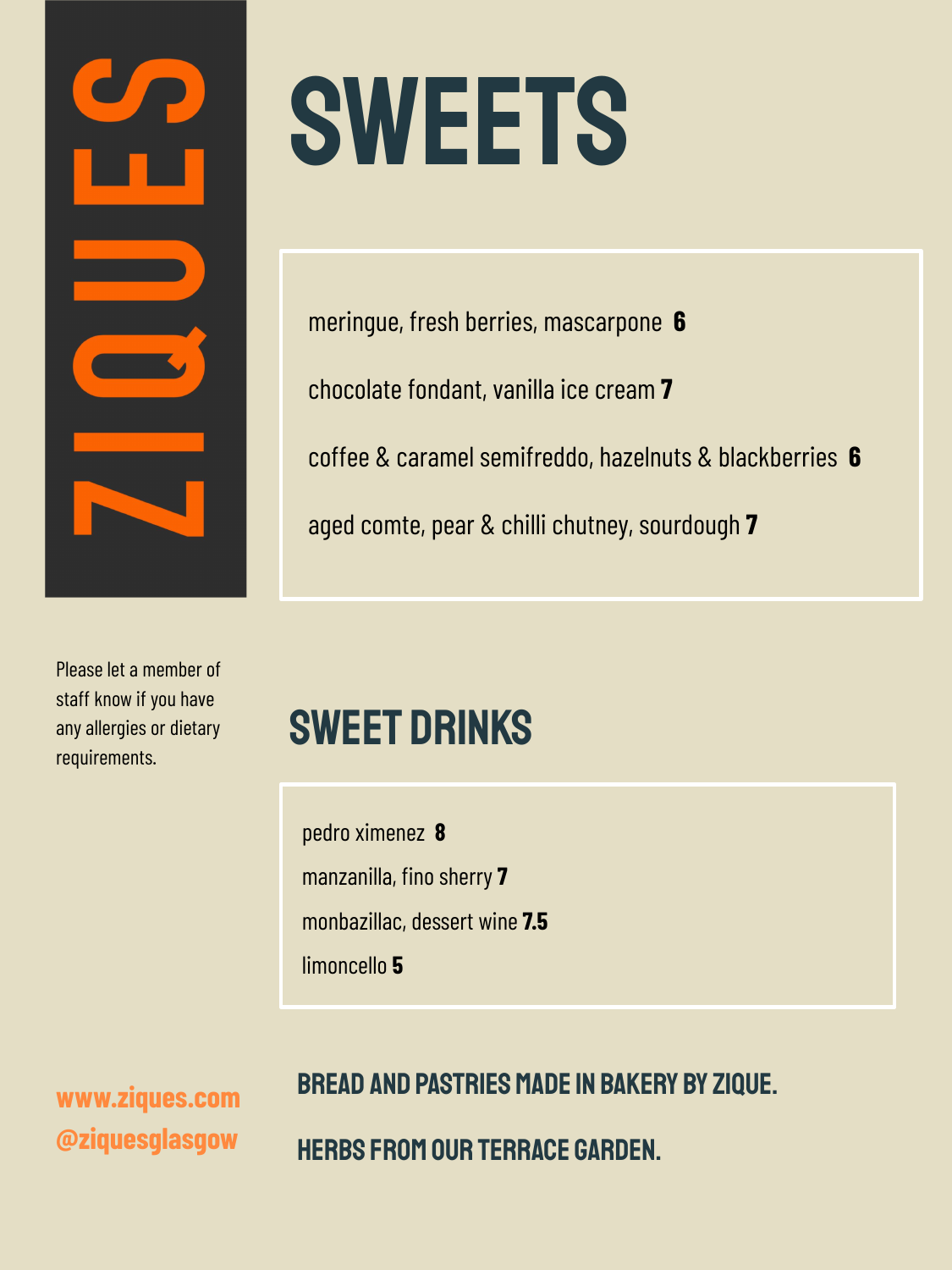# ZIQUES<sup>.</sup>

### SMALL PLATES Tues - SAT 4pm - 10pm

ziques olives **3.5**

salted pistachios **3.5**

ziques boquerones **3.5**

sobrasada & toast **5**

smoked mackerel & beetroot pate, toast **5**

warm sourdough, maldon butter **3.5**

baked goats cheese & beetroot arancini **8** ratatouille, smoked yoghurt, gremolata **7** cauliflower, almond, tomato & capers **7.5** asparagus, poached egg, cheddar hollandaise **8**

**ask staff about today's specials**

orkney crab cakes\*, tartar sauce, rocket **9** hot smoked salmon, potato, asparagus & creme fraiche **8.50**  sea bream, salsa verde, beef tomato **9** shetland mussels, anchovy butter, parsley & lemon **8.50**

sirloin, blue murder, pickled walnut, rocket **10** pork & black pudding scotch egg, sweet harissa **8** buttermilk chicken thigh, mooli, chilli mayo **9** spiced lamb shoulder, smoked yogurt, pomegranate, flatbread **10**

caesar salad, boquerones **4** patatas bravas, garlic aioli **5** chips, parmesan, chilli, spring onion **5**

**Please let a member of staff know if you have any allergies or dietary requirements.**

**a discretionary service charge of 10% will be added to tables of 6 and over**

**\*the crab meat has been thoroughly check for shell but some traces may remain**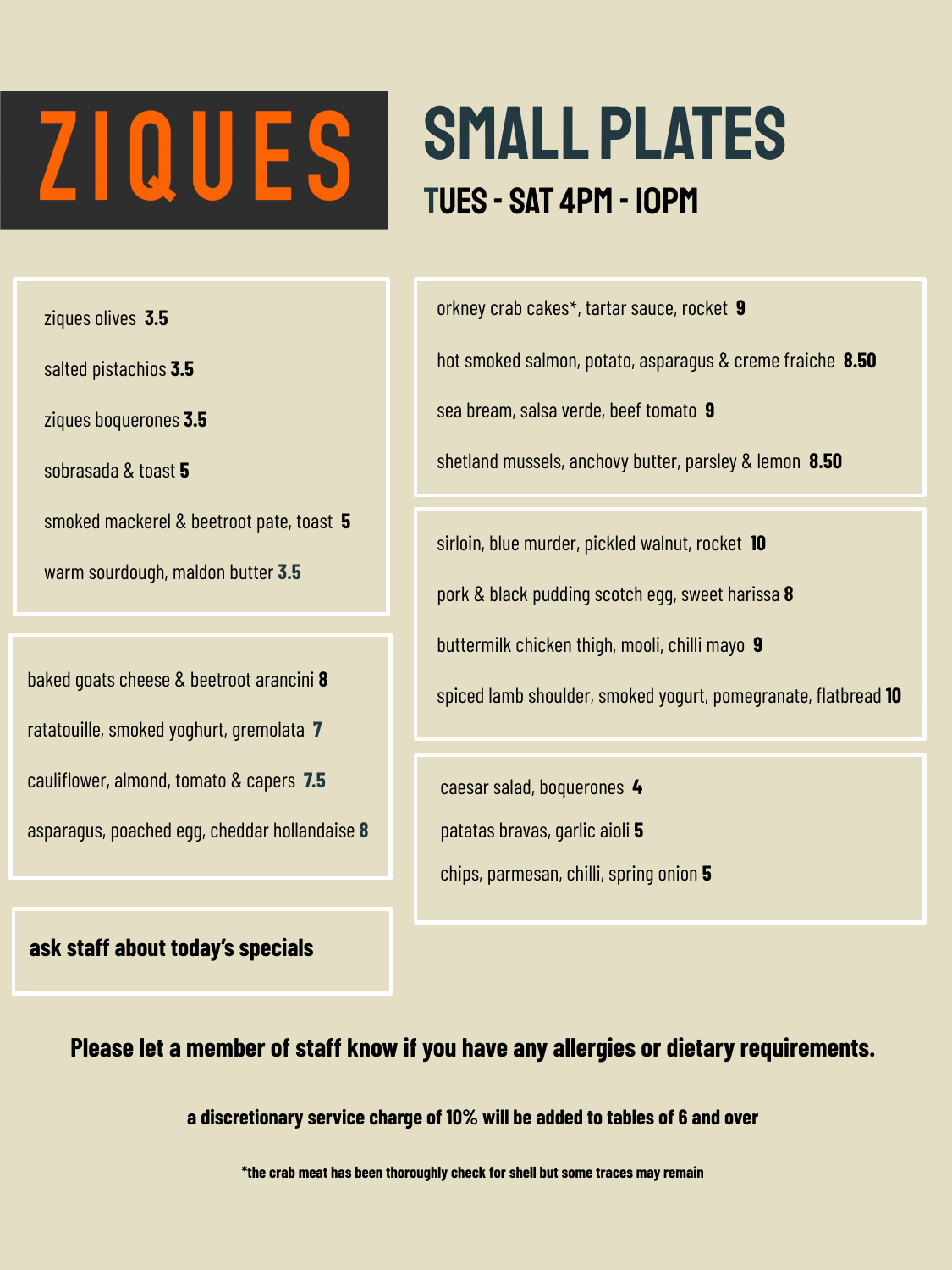

# DRINKS MENU

#### **hot drinks**

| americano        | 2.7            |
|------------------|----------------|
| double espresso  | 2.7            |
| double macchiato | $\overline{3}$ |
| latte            | $\overline{3}$ |
| flat white       | $\overline{3}$ |
| cappuccino       | 3.2            |
| mocha            | 3.5            |
| hot chocolate    | $\overline{3}$ |
| builders tea     | 2.5            |
| loose leaf tea   | 2.8            |
|                  |                |

#### **we also have...**

| caramel, vanilla, hazelnut syrups | .8      |
|-----------------------------------|---------|
| oat milk, soy milk                | $\cdot$ |

### **www.ziques.com @ziquesglasgow**

#### **soft drinks**

| strathmore still/sparkling water 330ml | 2.5 |
|----------------------------------------|-----|
| strathmore still/sparkling water 750ml | 4.5 |
| coke/diet coke                         | 2.7 |
| fresh homemade lemonade                | 3.2 |
| fentimans elderflower presse           | 3.5 |
| fentimans ginger beer                  | 3.5 |
| fentimans rose lemonade                | 3.5 |

#### **fresh juices**

| orange juice (200ml) | 3.5 |
|----------------------|-----|
| apple juice (200ml)  | 3.5 |
| virgin mary (200ml)  | 3.5 |

Please let a member of staff know if you have any allergies or dietary requirements.